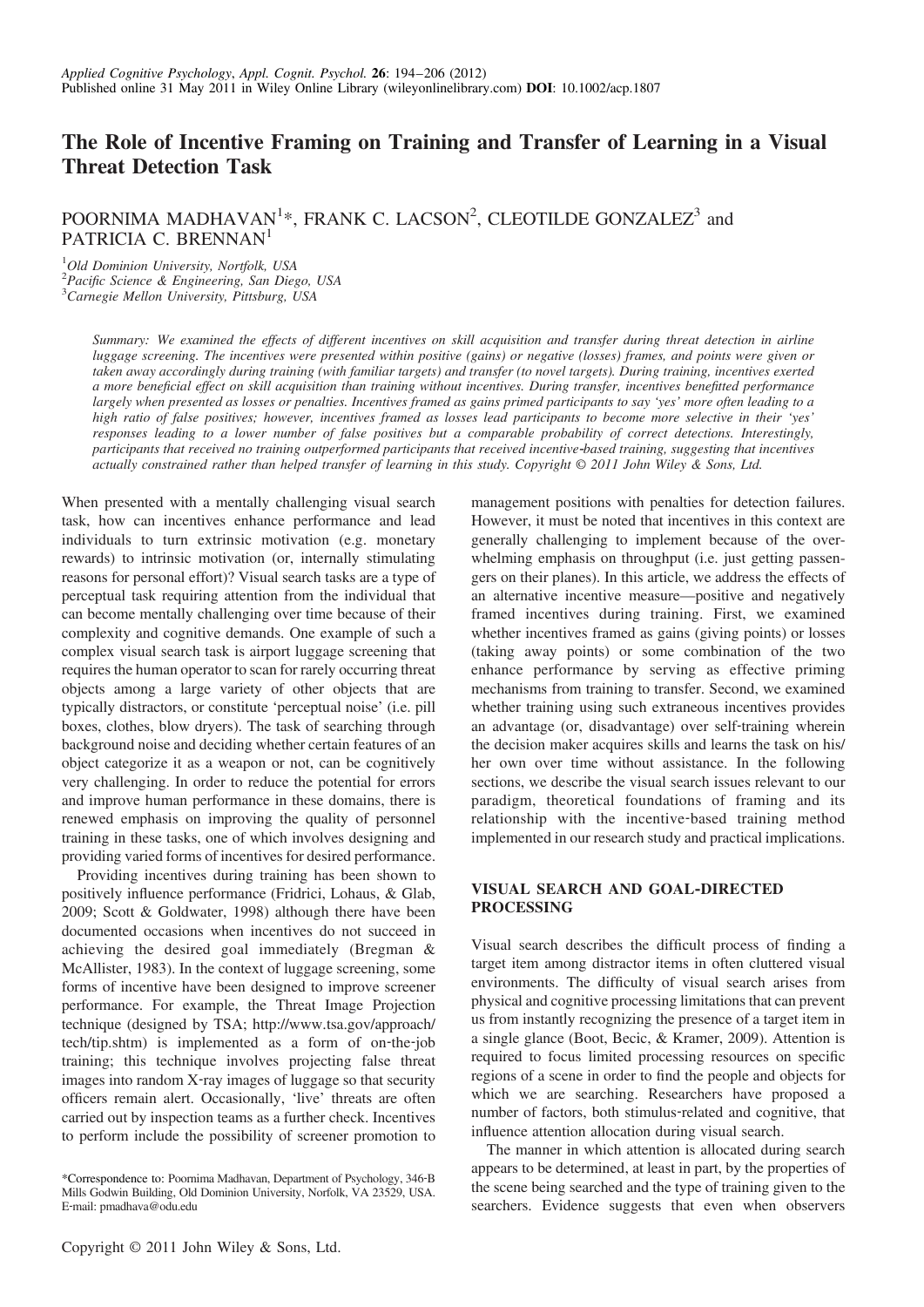know exactly where the target will appear, highly salient features known never to be associated with the target item can still capture attention in a seemingly stimulus‐driven manner (Christ & Abrams, 2006). These findings suggest that in certain situations, visual salience plays a dominant role in controlling the direction of attention (e.g. Itti, 2006; Itti & Koch, 2000). However, cognitive or top-down factors also appear to play an important role.

In top-down driven visual search, the task goal or 'attention set' of the observer plays a significant role in determining theallocation of attention (e.g. Folk, Remington, & Johnston, 1992; Folk, Remington, & Wright, 1994). In other words, observers can modify their attentional focus depending on their task goals (Boot, McCarley, Kramer, & Peterson, 2004; Brockmole & Henderson, 2006; Peterson & Kramer, 2001). If goal-directed top-down processing does indeed play such a critical role in visual search, then 'framing' the goals of the search task to draw the searcher's attention toward certain aspects (versus away from other aspects) of the task will lead to qualitatively different search strategies. Previous research has focused extensively on the role of visual search in threat detection. Our approach is different from these earlier approaches in that we infuse the idea of conscious decision making and framing effects into the existing target search paradigm. In the succeeding section, we examine further the genesis of such framing effects in the decision making literature and the manner in which they can be shaped into performance incentives for a typical visual search paradigm.

## FRAMING EFFECTS

Tversky and Kahneman (1981) defined framing effects as transparently and objectively identical decision options, which generate different outcomes depending on how the information is presented and consequently perceived as 'losses' or 'gains'. Specifically, framing effects are a representation of task information in either a positive (gains) frame (e.g. glass is half full) or negative (losses) frame (e.g. glass is half empty); such frames typically lead individuals to engage in risk seeking behaviors in negative (loss) frame situations and risk aversive behaviors in positive (gain) frame situations.

In their classic experiment, Tversky and Kahneman (1981) examined framing effects in the context of an 'Asian disease problem' that required participants to make decisions regarding an epidemic that was proposed to kill 600 people. Participants were given two alternatives to choose from within either a positive frame (or, gains frame), which focused on 'lives saved' alone, or a negative frame (or, losses frame), which presented the same information framed as 'lives lost' alone. Results revealed that individuals in the positively framed condition selected the riskless, or risk averse option of saving 200 people for sure over a 1/3 chance of saving all 600 people. On the other hand, participants in the negatively framed condition, chose the risky option of allowing a 2/3 probability of the death of all 600 people over the sure death of 400 people. The authors concluded that positively framed terms elicit risk aversion

because people prefer the guarantee of saving 200 lives than a one in three chance of saving 600 lives. The negatively framed terms elicited risk‐seeking behavior because the definite death of 400 people is less desirable than the two in three chance of the death of 600 people.

Meyerowitz and Chaiken (1987) found similar effects for positive versus negative framing in the context of breast self‐ examinations. They found that women were more compliant when information was presented in negative terms (i.e. the decreased chance of finding a tumor in a treatable stage) versus positive terms (i.e. the increased chance of finding a tumor in a treatable stage). These studies are just two examples among several studies that have revealed that under circumstances that are possibly life‐threatening, either to oneself or to others, framing goals in negative terms elicits stronger incentive to perform risk‐taking behaviors and a greater mitigation of negative decision choices.

Research suggests that a primary reason why positivity or negativity of framed information strongly impacts behavior is because of the role played by affect or emotion in the decision process (Gelder, Vries, & Pligt, 2009). Reportedly, people make decisions using two modes of thought analytical and intuitive (Chaiken & Trope, 1999; Epstein, 1994; Sloman, 1996). The analytical technique involves the cognitive mode, which entails objective weighting of outcomes and probabilities. The affective mode relies primarily on motivational factors thereby favoring emotionality in decision making (Slovic, Peters, Finucane, & MacGregor, 2005). The *cognitive–affective tradeoff* theory (Gonzalez, Dana, Koshino, & Just, 2005) proposes that decision makers typically attempt to make emotionally acceptable choices with minimal computational effort. Sure gains are easy to process and lead to an obviously acceptable outcome. Sure losses are also easy to process; however, the negative affect associated with a sure loss causes people to engage in a more thorough consideration of the risky option. This theory implies that people can be influenced or trained to rely on their rational thought processes or their emotions by simply adding affective or analytical information to the description of the decision problem (Gelder et al., 2009).

All the research described previously suggests the following underlying message: framing effects represent an important method to influence decision making by exerting an influence on affective or analytical thought processes. Despite this general finding, few studies have explored whether framing can be used productively as a means to design incentives for improving performance on a task. Additionally, it is yet to be determined whether such incentives can be generalized into long term effective training strategies for personnel in complex visual search tasks.

## INCENTIVE‐BASED FRAMING VERSUS 'TRADITIONAL' FRAMING EFFECTS THEORY

Incentive framing refers to the process of structuring information in the form of positive or negative consequences for a behavior or strategy, such as costs or penalties for false alarms versus benefits or rewards for hits (Levin, Schneider, & Gaeth, 1998). Such incentive-based training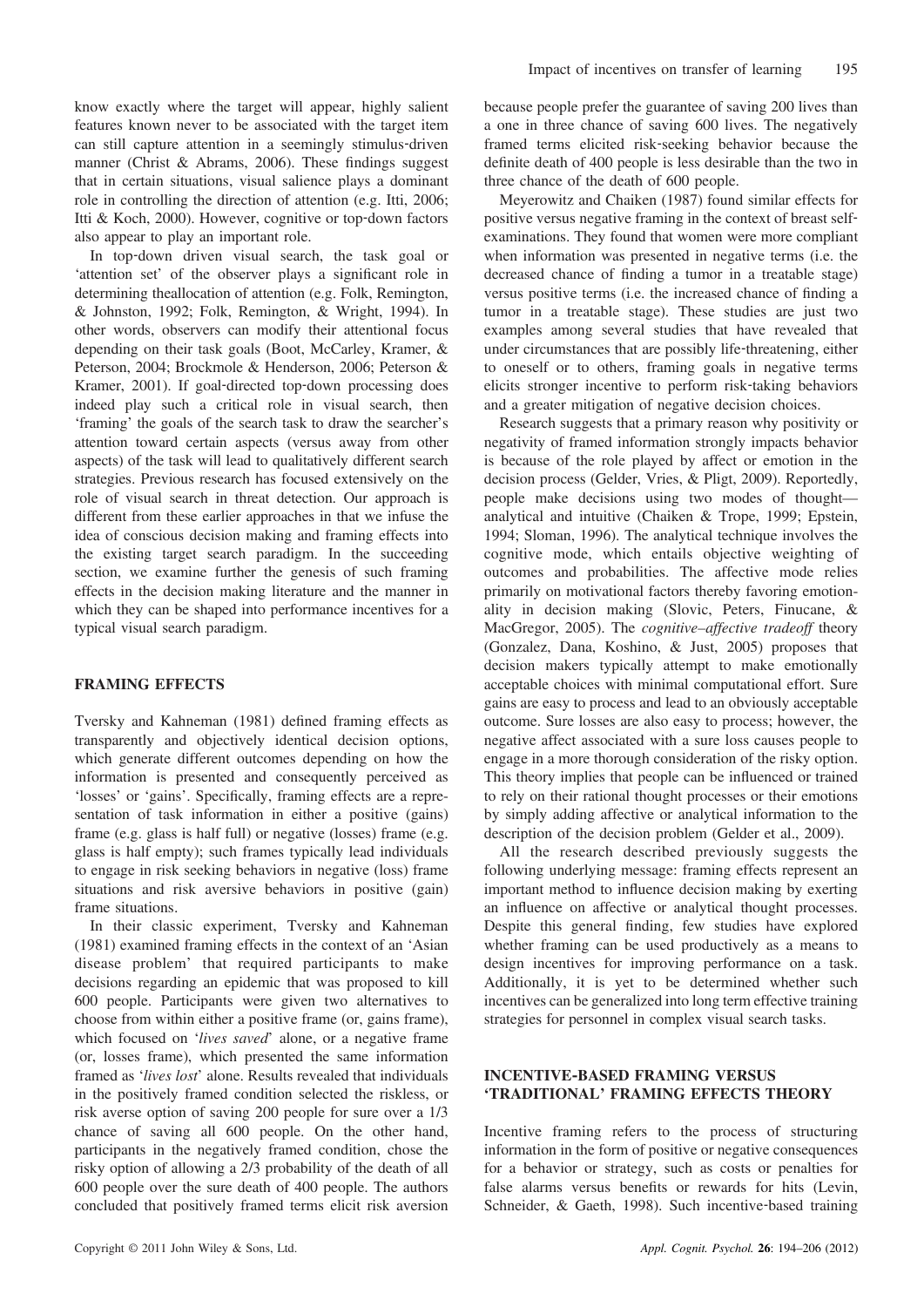will purportedly lead operators to focus on certain desired outcomes when performing a task (e.g. accuracy versus speed, hits versus correct rejections). This emphasis on one particular outcome over another during training can be considered a form of 'framing' as it involves presenting a decision situation in alternative ways to elicit the desired performance.

Framing in incentive-based training differs from the Asian disease problem studied by Tversky and Kahneman (1981) wherein specific predetermined response patterns were elicited by forcing participants to choose between two options, which were based entirely on the emotionality (i.e. the affective component) associated with decision outcomes. Incentive framing goes beyond traditional framing in that incentives reflect actual differences in quantities of gains versus losses. For example, an incentive gains frame would be 'you will receive 100 points for finding a target', whereas an incentive loss frame would be 'you will lose 100 points for missing a target'. This kind of framing incorporates both affective (emotion‐based) and analytical (cognitive or rational) components by emphasizing both concrete cognitive goals (points awarded or deducted) as well as the emotional importance of attaining these goals (win more money and become richer or lose money and become poorer). In incentive framing, decision makers have the ultimate freedom to decide their own best strategy or behavior in order to meet these goals. An example would be airline luggage screening wherein each screener decides on a different strategy to detect a potential threat object (and creating the balance between hits and false alarms) although the overarching goal is the same—to maximize security within a reasonable scan time.

Very few studies have attempted to combine the concepts of incentive‐based training and framing effects. One recent study attempted to examine this in the context of human interaction with automated decision aids (Lacson, Wiegmann, & Madhavan, 2005). The authors used a visual search task to investigate how positive incentive frames (i.e. maximize hits and correct rejections) and negative incentive frames (i.e. minimize misses and false alarms) affected participants' trust in an automated aid. Additionally, they also provided selective information about the automation aid's reliability. They found that providing both positive and negative incentives concurrently in addition to information about the automation aid's reliability influenced operator's behavior towards fewest false alarms and maximum hits. This is possibly because this combination of instructions provided a realistic picture of the automation aid's reliability rates in conjunction with the clearest picture of the participants' own goals. Although the study of Lacson et al. answered a very interesting question regarding framing of incentives in real world decision making, there are several problems with the paradigm. First, incentive framing was not operationalized in a very effective manner; participants were not provided real gains and losses (e.g. points, rewards, or punishment) for correct and incorrect decisions. Second, the design did not compare the performance of participants with framed incentives with those that received neutral frames or no frames at all. Lastly, the task described in Lacson et al. was opaque in that the task was impossible for participants to perform on their own without the assistance of an automated aid, which, we believe, was confounded with the incentive frames themselves. Furthermore, the studies by Lacson et al. and Meyerowitz and Chaiken (1987) have conflicting results suggesting the need for more research in order to understand the role of incentives in learning and transfer of learning.

# PURPOSE OF THE PRESENT STUDY

The purpose of this study was to investigate the effects of incentive framing on performance and decision making in a visual search task of inspecting luggage for weapons. In this study, we extended the work of Lacson et al. (2005) by examining screening performance as a result of framing effects when incentives (positive versus negative versus none) are provided for performing the task correctly. In a recently published preliminary version of the present study (Lacson, Gonzalez, & Madhavan, 2008), we compared the efficacy of positive, negative and equal incentives frames across two different contexts: the context of threat detection (i.e. detection of weapons in airline passenger luggage), which is typically accompanied by highly critical consequences and the context of produce inspection (i.e. detection of fruit among vegetables), which is accompanied by less critical consequences. Results revealed that penalties for missing targets had the most powerful effect on eliciting the desired performance strategies; this effect was much stronger in the emotionally charged context of weapon detection. Although this study provided some insight into the impact of incentive structures on performance, there was no mechanism to draw conclusions regarding how performance trained with incentives compared with untrained performance or trained performance with no incentives.

The first goal of this study, therefore, was to compare incentive-based training with self-training wherein participants learned to detect targets on their own over time without explicit instructions or strategies (i.e. target exposures or incentives). The second goal was to determine which incentive structure(s) during training (hit-sensitive, misssensitive, equal-incentives or no-incentives) will provide the best incentives for superior performance both during skill acquisition and transfer of learning (i.e. the ultimate goal being the maximization of hits and minimization of false alarms). The overarching purpose of this study was to examine how incentive structures impact decision making and transfer of learning and how this can be used to train operators in visual search tasks. We were particularly interested in situations wherein the targets at transfer are novel (i.e. when participants encounter new targets that they have not encountered during training) as is often characteristic of real world luggage screening contexts.

# **METHOD**

# **Protest**

The purpose of the pretest was to ensure that the stimuli that would be used to train and transfer learning in the actual luggage screening experiment were of comparable difficulty. We created a laboratory version of the task of screening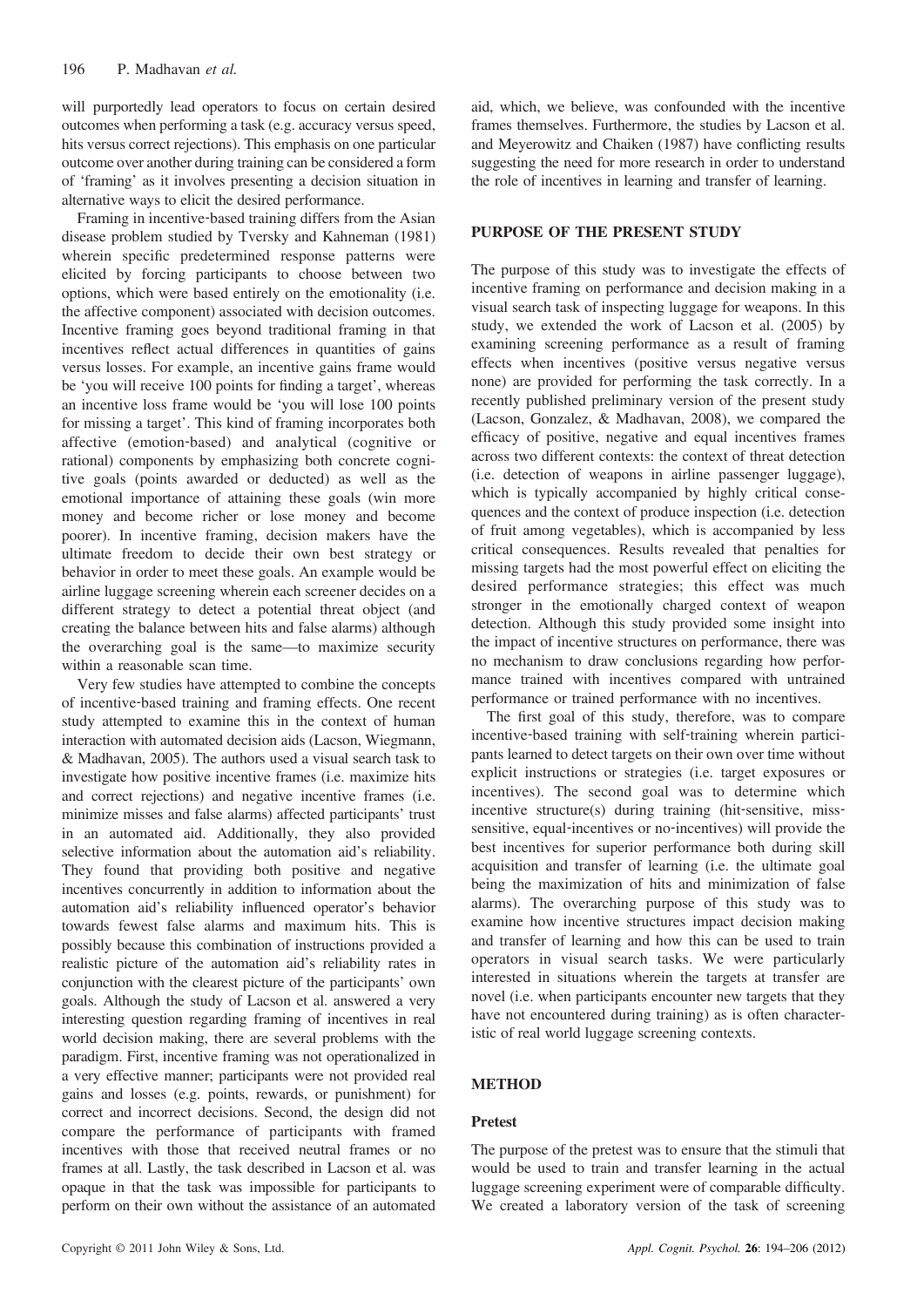carry‐on luggage. The Department of Homeland Security's Transportation Security Administration supplied jpeg X‐ray images of empty bags and a wide array of isolated objects such as laptops, pillboxes, toys, containers, and clothing. Colors in these images were coded according to the atomic density of the material X‐rayed, with blue indicating metal, orange indicating organic material (plastics, clothing, food), and green indicating materials of intermediate density. Using Adobe Photoshop, we generated artificial packed bags. For each trial, we took an image of an empty bag and added objects into it that could overlap in a transparent manner. Although it must be noted that the final overlap of images created via Adobe Photoshop was not 100% identical to the overlap of objects in actual luggage at screening stations, our algorithm for superimposing objects attempted to approximate an actual packed bag as closely as possible. Objects were assigned and placed at random within the bags. The bags varied in size but only to a small extent. A target 'threat object' was digitally superimposed on select bags as described below. The orientations of all targets were held constant throughout the experiment.

## Scaling luggage images for clutter

The purpose of this procedure was to ensure that the images were comparable in clutter. 'Clutter' was assessed along three parameters: the number of objects in each bag, the density of objects (or, the amount of overlap among objects) in any specific area in the bag, and the amount of empty (white) space ('uncluttered areas') in the entire bag. A total of 500 images of bags were generated overall; 30 participants observed all 500 images and rated their perceived clutter of each image on a scale of 1 (not cluttered at all) to 5 (extremely cluttered) using the parameters previously mentioned. There was no time limit for this task, but most participants on average finished rating the bags in less than 2 hours. Bags that received clutter ratings of less than '4' were digitally modified to increase the clutter. Out of these, a total of 100 bags with comparable ratings of 4 and above were selected for the final task.

## Difficulty scaling and categorization of targets

Participants  $(n = 10)$  were presented with one specific X-ray image of luggage from the set selected previously, forty times in succession on a computer screen. A neutral gray screen appeared between trials to minimize carryover effects. On each of the 40 trials, a new threat object (described below) was embedded in the same luggage image. The participants' task was to click on the target (in the luggage image) as soon as they detected it. In addition, participants rated their perceived difficulty of detecting each target on a scale of 1 (cannot detect the target at all) to 5 (can detect the target very easily). Participants were shown digital images of each of the targets before they began the task and were allowed to refer to the target images at any time during the task. Although there was no time limit for this task, participants were instructed to spend a reasonable amount of time scanning each image and to ensure that the scan times across images were comparable. Most participants on average completed the task in less than an hour and a half.

In a separate test, participants  $(n = 10)$  also categorized each of the 40 threat objects into five possible categories based on the dimensions of color and shape—guns, knives, sharp glass objects, scissors and metal tools.

For the final selection of targets, we excluded 'traditional' weapon categories such as guns and knives from the array and instead focused on two unconventional object categories—'sharp glass objects' and 'metal tools' from the above pretest. An example of an x‐ray image of luggage and the selected targets are presented in Figure 1. Within these two categories, we then selected a subset of 10 targets that received difficulty ratings between '3' and '4'  $(M = 3.55,$  $SD = 0.12$ ), thereby ensuring that the selected targets were neither overly easy nor impossible to detect. The selected targets also had average detection times between 1.2 seconds and 3 seconds  $(M=2. 26$  seconds,  $SD = 0.89$ ), thereby ensuring that the targets could be detected within the maximum exposure time of 4 seconds per bag in the actual timed luggage screening task.

## The luggage screening task

## Participants

Participants  $(n = 75)$  comprised undergraduate and graduate students from Carnegie Mellon University and community members from the city of Pittsburgh (Pennsylvania). This sample size is based on a power analysis conducted using a power of.80, with a medium effect size, at an alpha level of.05 (Keppel & Wickens, 2007). Participants ranged between the ages of 18 to 45 and were both men and women with normal or corrected-to-normal vision. The task was a two-day experiment wherein participants were asked to play the role of airport security screeners and identify threats within X‐ray images of passenger luggage. After completing the experiment, participants were given \$15 plus a bonus between \$0 and \$6 depending on their performance. The bonus was calculated as \$0.50 for every trial block where they generated correct diagnoses on at least 50% of the trials (across a total of 12 trial blocks on day 1). Participants were not informed about how the bonus was calculated and did not receive any performance bonus on day 2 of the experiment.

# Experimental design

The luggage screening simulation was presented on a 19-in. monitor with a resolution of  $800 \times 600$  pixels and Dell Pentium PC. Participants were randomly assigned to one of four experimental groups, each corresponding to a different incentive frame: hit-sensitive (HIT), miss-sensitive (MISS), equal‐incentives (EQUAL), and no‐incentives (NONE). In addition, participants were assigned to a control group that learned the task differently from the experimental groups (as described in the procedure in the succeeding section). Points were given or taken away for hits and/or misses and served as incentives depending on the framing structure. The number of points gained or lost determined how much performance bonus money was given at the end of the experiment. Refer to Table 1 for the number of points given or taken away for the four outcomes of hit, miss, false alarm or correct rejection. For each incentive structure, the costs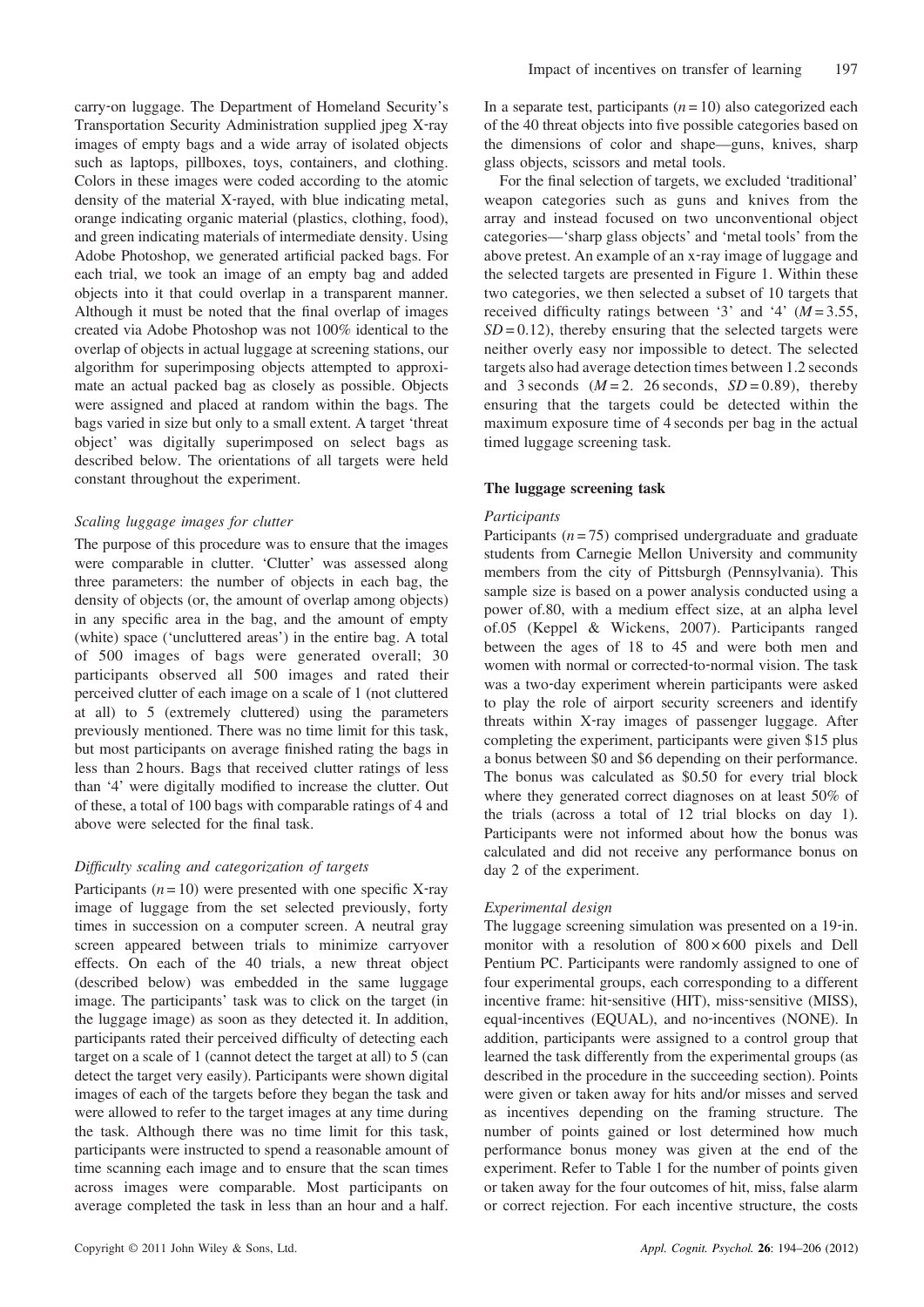

Figure 1. Sample luggage image and some targets used in the training phase

were derived based on signal detection theory as described below (Wickens & Hollands, 2000).

#### Incentive frames

As stated above, the incentive frame was defined by the number of points gained or lost, which in turn, determined how much performance bonus money was given at the end of the experiment. The logic was based on the signal detection parameter of response criterion setting or the ratio of 'target present' responses to 'target absent' responses. Optimal response criterion setting refers to the 'ideal' balance between 'present' and 'absent' responses that must be attained in order to minimize the tradeoff between hits and false alarms in a target detection context.

For each incentive frame, optimal response criterion setting  $(\beta_{\text{opt}})$  was determined from Equation (1) (Wickens & Hollands, 2000). In Equation (1), the quantities  $p(N)$  and  $p(S)$  refer to the noise and signal base rate, respectively. Values of correct rejection outcomes and hit outcomes are referred to as  $V(CR)$  and  $V(H)$ , respectively. Costs of false alarms and misses are referred to as  $C(FA)$  and  $C(M)$ , respectively.

$$
\beta_{\text{opt}} = [p(N)/p(S)]
$$
  
 
$$
*[\{V(CR) + C(FA)\}/\{V(H) + C(M)\}]
$$
 (1)

Table 1. Incentive frames

| Incentive frame               | Outcome (points) |             |                |                      |
|-------------------------------|------------------|-------------|----------------|----------------------|
| Group                         | <b>Hit</b>       | <b>Miss</b> | False<br>alarm | Correct<br>rejection |
| Hit-sensitive (Gain)          | $+350$           | $-50$       | $-24$          | $+1$                 |
| Miss-sensitive (Loss)         | $+50$            | $-350$      | $-24$          | $+1$                 |
| Equal-incentives<br>(Neutral) | $+1$             | $-1$        | $-1$           | $+1$                 |
| No-incentives                 | 0                |             |                |                      |
| Control (self-training)       | 0                |             |                |                      |

In Equation (1) , if the probability of weapon presence (in a hypothetical luggage screening context) is .5, the monetary value associated with each hit and correct rejection is \$10 and \$5 respectively, and the monetary cost associated with each miss and false alarm is \$10 and \$5, respectively,  $\beta_{\rm opt}$ would be calculated as follows:

$$
\beta_{\text{opt}} = [1-.5/.5] * [5 + 5/10 + 10] = .50
$$

The aforementioned equation was used to derive the optimal criterion setting and incentive distribution for each experimental group. A natural logarithmic transformation was then performed on  $\beta_{\text{opt}}$  to account for floor and ceiling effects.

- 1. The HIT group: Hit outcomes received the greatest point change (+350) in the HIT group and thus, this was thought of as the 'gain' or positive frame in which participants gained seven times more points for hits than they lost for misses.
- 2. The MISS group: Miss outcomes received the greatest point change (−350) in the MISS group, and thus, this was thought of the 'loss' or negative frame, because participants lost points with misses seven times more than they gained points for hits.
- 3. The EQUAL group: All outcomes in the EQUAL group (1) received either +1 (for hits and correct rejections) or −1 (for misses and false alarms). Thus, losses and gains were balanced.
- 4. The NONE group: The NONE group received no points at all.
- 5. The control group received no training at all.

The HIT and MISS groups had an identical optimal response bias measure (ln  $\beta_{\text{opt}} = -1.69$ ), meaning that the problems were structurally identical and only differed in the framing of the problem. The EQUAL group's optimal response bias (+1.69) corresponded to a strategy to maximize decision accuracy, regardless of signal presence.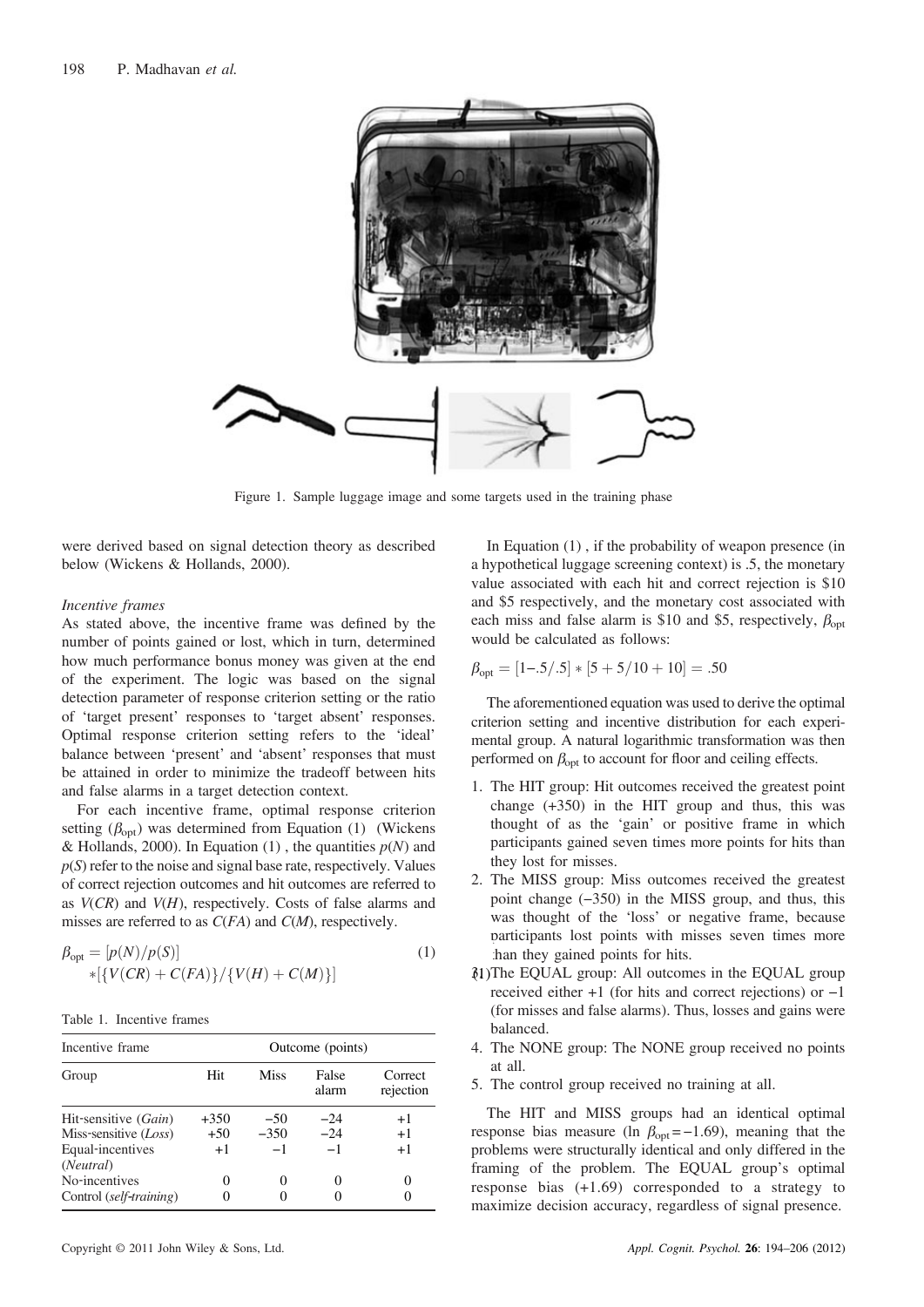The incentive frame in Table 1 was created using a number of assumptions related to the task having a signal base rate below chance (20%) and the representation of the task towards airline luggage screening. First, hits and misses were considered more valuable (higher absolute value) than false alarms and correct rejections. Second, false alarms costs were considered more valuable than correct rejections. Because non‐signal trials occurred four times as often as signal trials, any changes in correct rejection and false alarm outcome values would have four times the effect on optimal beta than the same value change for hits and misses. With a target base rate of 20%, there were four times as many chances of generating correct rejections and false alarms because there were more luggage bags with no weapons as is characteristic of the actual luggage screening context. As a result, in this study, it was not feasible to create 'false‐alarm‐sensitive' and 'correct‐rejection‐sensitive' incentive frames that fit the previously mentioned assumptions and contained an identical optimal response bias with the HIT and MISS structures.

Dependent variables consisted of hit rate, which is the probability of correctly identified weapons out of a 20% base rate (six in every block of 30 bags) and false alarm rate, which is the probability of incorrectly designating a nonweapon as a weapon. Other dependent variables included response time for hits and false alarms measured in seconds, sensitivity and response criterion setting, and decision confidence measured on a scale from 0 to 5.

## **HYPOTHESES**

Given the complexity of the luggage screening task, we hypothesized that participants who received training would perform significantly better than participants who attempted to self‐train. In luggage screening, the ultimate goal is to localize and detect a target (i.e. find a weapon) when it is present. Therefore, ideally, both rewards (giving points) for finding targets and punishment (deducting points) for missing targets should have similar effects on maximizing hits and curtailing misses. However, we hypothesized that rewards and punishment will nevertheless have different effects on decision‐making behavior because rewards represent a 'gain frame' and punishment represents a 'loss frame'. Specific hypotheses were as follows:

## Hypothesis 1

Because the emphasis for the HIT group is on maximizing hits, participants in this group will say 'yes' more often to weapon detection and generate more hits than the EQUAL and NONE groups; this strategy will eventually lead the HIT group to generate several hits but also several false alarms.

## Hypothesis 2

The MISS group, with the emphasis on minimizing misses, will behave similarly to the HIT group and say 'yes' more often to weapon detection and generate more hits than the EQUAL and NONE groups. However, the MISS group will also make an effort to increase correct rejections relative to the HIT group because of the overall 'losses' frame.

## Hypothesis 3

The EQUAL group will attempt to balance their 'yes' and 'no' responses and generate equal hits and correct rejections.

## Hypothesis 4

Regarding the NONE group, there are two possibilities: (i) Participants will balance their 'yes' and 'no' responses such that they generate an equal number of hits and correct rejections; and (ii) Alternatively, participants will weigh context more heavily (hits being more important than correct rejections for weapon detection in luggage screening) and behave similarly to the HIT group, thereby generating several 'yes' responses and several hits.

## PROCEDURE

#### Day 1: Training

Participants were randomly assigned to one of the four experimental groups: HIT, MISS, EQUAL and NONE. Participants were given written instructions specifying a role as an airport screener with the task description of finding weapons. This instruction set also described the assigned outcome or incentive structure (HIT, MISS, EQUAL, NONE). Participants were only told how many points they would lose or gain and were instructed to maximize their score in order to receive a higher performance bonus ranging from \$0 to \$6.

Participants then performed the visual search task consisting of 12 trial blocks with 30 trial images (bags) in each, summing up to a total of 360 images for the training session. For the four experimental groups, a unique fouritem target set (randomly drawn from the set selected in the pretest) was shown to the participant before each block, and all weapons were drawn from the four‐item target set. An example of a luggage image and some examples of target objects are presented in Figure 1. Only 20% of the images in each block (six out of 30) contained a signal item from the four‐item target set.

At the beginning of each trial, a luggage image was presented for 4 seconds. During the 4 seconds, if participants detected a target, they responded by physically moving the cursor to the target location inside the bag image and clicking on it. An overt response was required only on trials in which participants detected a target. If they did not respond within 4 seconds, the trial timed out. A click on the target was automatically recorded as a hit; a click on any other part of the X‐ray image was recorded as a miss (on target‐present trials) or as a false alarm (on target‐absent trials).After each trial, participants' degree of confidence was collected on a 6‐point Likert scale with 0 representing 'not confident at all' and 5 representing 'extremely confident'. After the confidence rating, feedback for the outcome of their decision was provided by showing the luggage bag with a red rectangular box highlighting the target when present. They were also informed via text message on the computer screen whether their decision was a hit, miss, false alarm or correct rejection. Participants were then asked to proceed to the next trial. A summary screen was shown after every two blocks (60 images) containing the current performance bonus and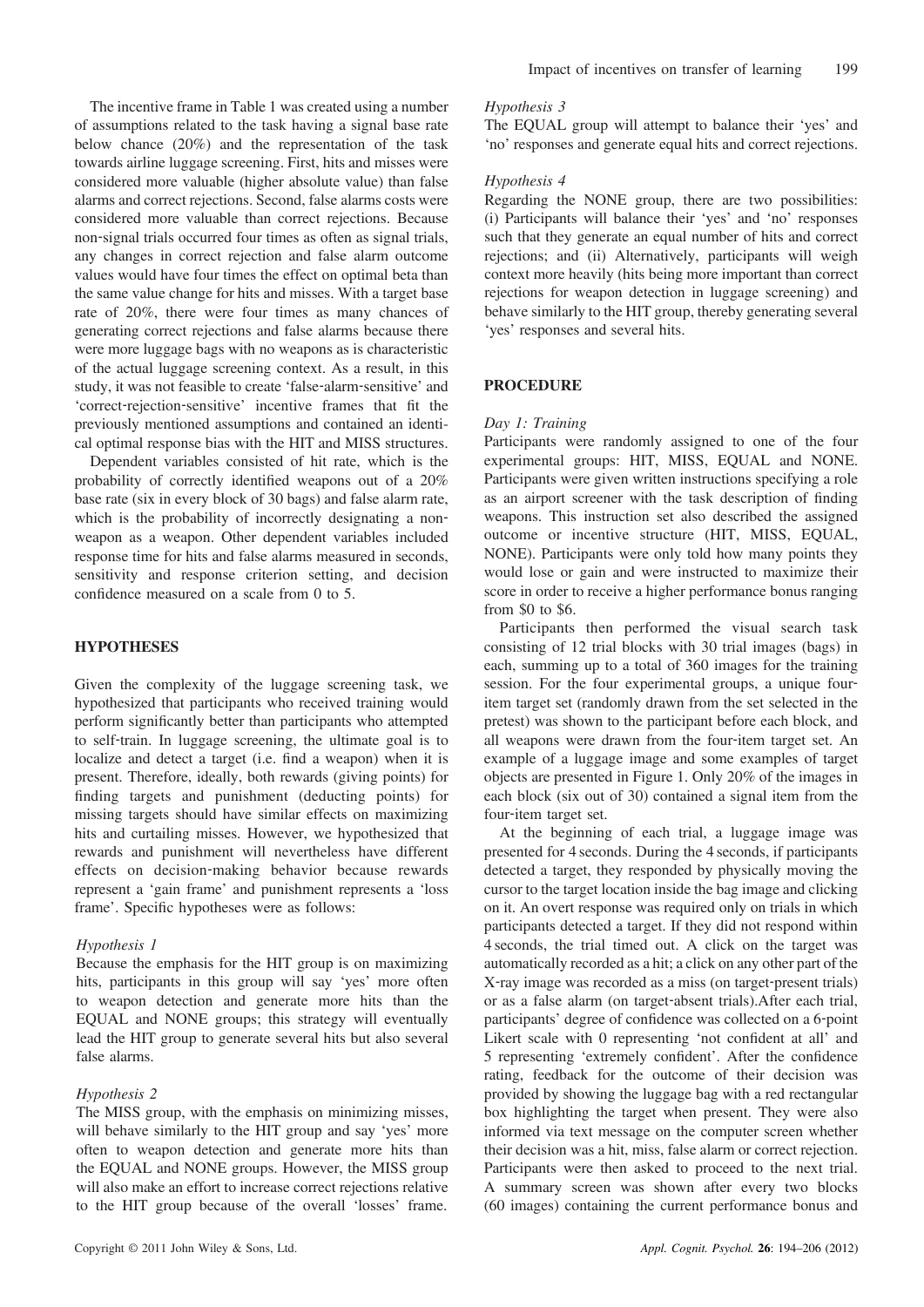the cumulative rates for hits, misses, false alarms and correct rejections. The training phase lasted 60 minutes on average.

In addition to the four experimental groups, the control group detected the same targets as the experimental groups but without training. Specifically, control participants were not shown the four‐item target set at the beginning of each trial block. Instead, they were required to independently extrapolate what the targets were and detect them. At the end of each trial, they received the same form of feedback as the experimental groups. Therefore, they could potentially use this feedback as a means to train themselves (or 'self‐train') on the task. The objective was to create a baseline for participants' ability to learn the task without training with specific target-set exposures and to establish whether they have the ability to self-train in the absence of training stimuli.

## Day 2: Transfer

Participants returned for the transfer phase on the following day at the same time set for the training phase. These objects were also drawn from the original set of 10 targets from the pretest. It was ensured that these 'novel' targets had never been presented to participants during training, and participants were not shown any memory sets at the beginning of the transfer block. Although the transfer targets were novel, they belonged to the same categories of 'metal tools' and 'sharp glass objects' as the training targets (see Figure 1). The difficulty of detection and category membership of all targets (training and transfer) was pretested as described earlier. It is important to note, however, that participants were not provided any information regarding stimulus categories or any clues regarding the physical identity of the targets during transfer. The novel targets are illustrated in Figure 2.

Additionally, the incentive structure was not given to participants on day 2; instructions simply stated that they should 'use previous training to maximize their perceived point total.' Participants then performed a shorter version of the visual screening task for six blocks of 30 trials (180 images). Again, 20% of the trials (six out of 30) contained a signal item. Outcome feedback emulated the training phase on day 1 by displaying the luggage bag with a red rectangular box highlighting the target when present and informing the participant of a hit, miss, false alarm or correct rejection. The difference between the two methods of outcome feedback (training versus transfer) was that there was no score or accumulated performance bonus given for the transfer day. On average, the transfer phase lasted 30 minutes.

The control group performed the same task as the experimental groups on day 2. It is important to note that on day 2, the experience of the screening task for the control group was very similar to their experience of the task on day 1, that is, a detection task with no target‐set at the beginning of each block.

## **RESULTS**

Analyses revealed that the block to block shifts in performance on each of the 2 days (training and transfer) were gradual and did not differ significantly across consecutive blocks for most participants. Therefore, the results below are averaged across blocks and are presented as a consolidated 'training phase' and 'transfer phase'. We used a two-way analysis of variance (ANOVA) to analyze performance across training and transfer followed by independent and paired-sample t-tests for post hoc comparisons between and within groups, respectively (Maxwell & Delaney, 2003). All results with alpha values below .05 are discussed as statistically significant, and alpha values between.051 and.090 are discussed as marginally significant. In Figures 3–8, group 1 represents the HIT group, group 2 represents the MISS group, group 3 represents the EQUAL group, group 4 represents the NONE group, and group 5 represents the control group.

#### Hit rate

The results for hit rates are illustrated in Figure 3. A 2 (Phase: training versus transfer) $\times$  5 (Incentive frame: HIT, MISS, EQUAL, NONE, control) ANOVA on hit rates revealed significant main effects for phase,  $F(1,69) = 166.62$ ,  $p < .001$ , partial  $\eta^2 = 0.707$ , and for incentive frame,  $F(4,69) = 2.59$ ,  $p < .05$ , partial  $\eta^2 = 0.131$ . These main effects formed a significant interaction between phase and incentive frame,  $F(4,69) = 21.32, p < .001$ , partial  $\eta^2 = 0.503$ . Post hoc t-tests revealed that, as illustrated in Figure 3, all four groups that received training demonstrated a reduction in hit rates from training to transfer following the inclusion of novel targets (HIT group:  $t(14) = 8.86$ ,  $p < .001$ ; MISS group:  $t(14) = 5.31$ ,  $p < .001$ ; EQUAL group:  $t(14 = 7.63, p < .001$ ; NONE group:  $t(14) = 10.86$ ,  $p < .001$ ). However, control participants who



Figure 2. Novel target items Figure 3. Hit rates



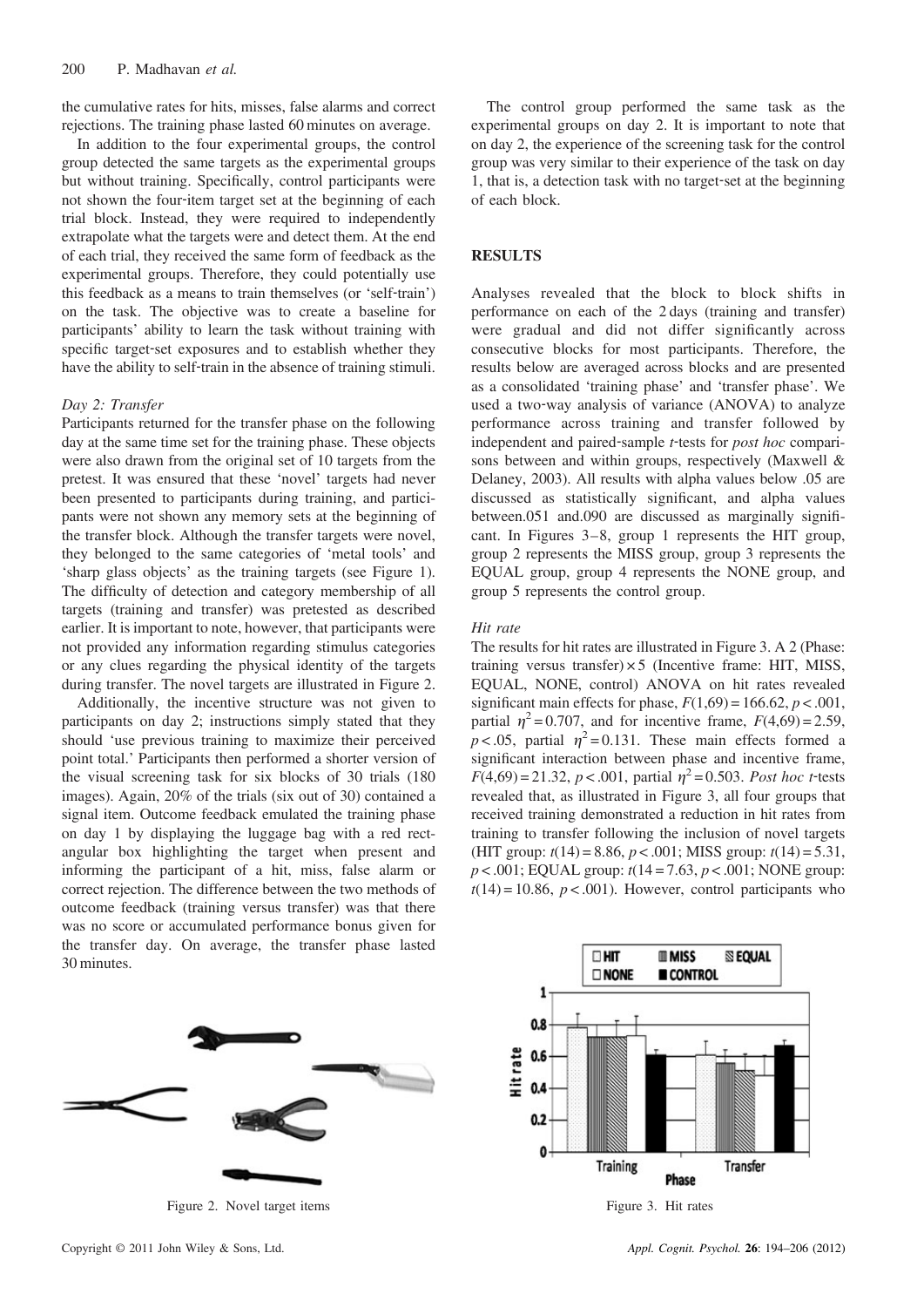

Figure 4. False alarm rates

self-trained demonstrated a significant increase in hit rate from training  $(M=0.61, SD=0.087)$  to transfer  $(M=0.68,$  $SD = 0.13$ ,  $t(14) = 2.436$ ,  $p < .05$ .

#### False alarm rate

The results for false alarm rates are illustrated in Figure 4. A similar  $2 \times 5$  ANOVA on false alarm rates did not reveal a significant main effect for phase,  $F(1,69) = 0.286$ ,  $p = .82$ , partial  $n^2 = 0.004$ . However, there was a significant main effect for incentive frame,  $F(4,69) = 6.546$ ,  $p < .001$ , partial  $\eta^2$  = 0.275. There was also a significant interaction between phase and incentive frame,  $F(4.69) = 2.87$ ,  $p < .05$ , partial  $\eta^2$  = 0.143. As depicted in Figure 4 and contrary to the pattern for hit rates, participants who received training either exhibited a marginally significant increase in false alarm rates at transfer (NONE group:  $t(14) = 1.90$ ,  $p = .07$ ) or did not vary significantly from training to transfer (HIT, MISS and EQUAL groups). However, control participants who self-trained demonstrated a significant reduction in false alarm rates from training  $(M = 0.241, SD = 0.15)$  to transfer  $(M=0.115, SD=0.17), t(14)=3.51, p<0.01$ .

#### Sensitivity  $(d')$  and response criterion setting  $(c)$

The data for hits and false alarms are represented within the signal detection framework of sensitivity and response criterion setting in Tables 2a and 2b, respectively. Because



Figure 6. Response time for false alarms

the hypotheses were conceptualized primarily as hits and false alarms, we do not present an in‐depth discussion of sensitivity and criterion settings. However, as presented in Tables 2a and 2b, in keeping with the patterns for hits and false alarms described previously, control participants demonstrated the highest levels of sensitivity  $(M = 1.67)$ ,  $SD = 0.15$ ) accompanied by liberal criterion settings  $(M = 1.48, SD = 0.61)$  at transfer, whereas the HIT group demonstrated the lowest level of sensitivity  $(M = 0.051$ ,  $SD = 0.16$ ) accompanied by relatively conservative response criteria ( $M = 0.78$ ,  $SD = 0.22$ ) at transfer.

#### Response time for hits

The results of response time for hits are illustrated in Figure 5. The  $2 \times 5$  ANOVA on response times for hits revealed a significant main effect for phase alone,  $F(1,69) = 9.631$ ,  $p < .05$ , partial  $\eta^2 = 0.122$ . The main effect for incentive frame was not significant,  $F(4,69) = 0.826$ ,  $p = .513$ , partial  $n^2$  = 0.046. The interaction between phase and incentive frame was significant,  $F(4,69) = 0.826$ ,  $p < 0.05$ , partial  $\eta^2 = 0.126$ . Post hoc tests revealed that the HIT, MISS and control groups displayed no changes in response time for hits from training to transfer. However, the EQUAL and NONE groups demonstrated significant decreases in response time for hits from training to transfer indicating significantly faster responding during transfer (EQUAL group:  $t(14) = 1.93$ ,  $p < .05$ ; NONE group:  $t(14) = 3.17$ ,  $p < .01$ ).



Figure 5. Response time for hits



Figure 7. Confidence when generating hits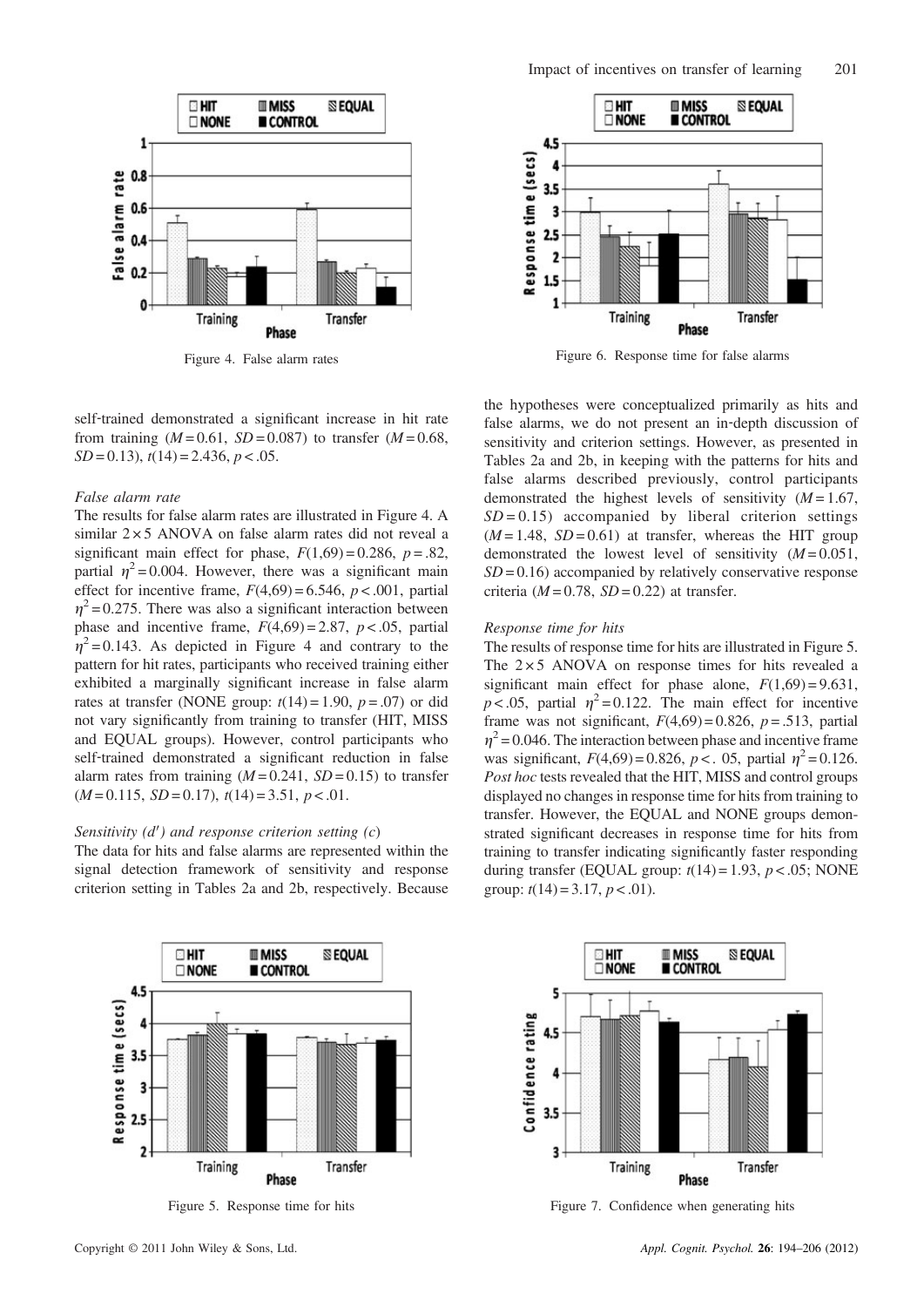

Figure 8. Confidence when generating false alarms

## Response time for false alarms

The results of response time for false alarms are illustrated in Figure 6. A similar  $2 \times 5$  ANOVA on response times for false alarms revealed a significant main effect for phase,  $F(1,69) = 5.59$ ,  $p < .05$ , partial  $\eta^2 = 0.075$ . Contrary to the pattern for hits, response times for false alarms during training  $(M=2.41$  seconds,  $SD = 0.128$ ) were significantly lower than response times for false alarms during transfer  $(M=2.75$  seconds,  $SD = 0.138$ ). There was also a significant main effect for incentive frame,  $F(4,69) = 4.84$ ,  $p < .001$ , partial  $\eta^2$  = 0.219. These main effects can be explained further via the significant interaction between phase and incentive frame,  $F(4,69) = 5.85$ ,  $p < .001$ , partial  $\eta^2 = 0.253$ . Post hoc t-tests revealed that participants in the HIT and NONE groups demonstrated either significant or marginally significant increases in response time for false alarms from training to transfer (HIT group:  $t(14) = 1.77$ ,  $p = .09$ ; NONE group:  $t(14) = 2.95$ ,  $p < .05$ ). The MISS and EQUAL groups did not demonstrate any statistically significant changes in response time for false alarms from training to transfer. However, the control group alone displayed a significant decrease in response time for false alarms from training  $(M=2.52$  seconds,  $SD = 1.28$ ) to transfer  $(M=1.51$  seconds,  $SD = 0.99$ ,  $t(14) = 3.13$ ,  $p < .01$ .

#### Subjective confidence when generating hits

At the end of each trial, participants rated their confidence on a scale of 0 (not confident at all) to 5 (extremely confident). The results are illustrated in Figure 7. The  $2 \times 5$  ANOVA on subjective confidence revealed significant main effects for phase,  $F(1,69) = 51.96$ ,  $p < .001$ , partial  $\eta^2 = 0.430$ , and for incentive frame,  $F(4,69) = 6.99$ ,  $p < .001$ , partial  $\eta^2 = 0.288$ .

Table 2a. Sensitivity  $(d')$ 

|                                | Sensitivity |          |  |
|--------------------------------|-------------|----------|--|
| Incentive frame                | Training    | Transfer |  |
| Hit-sensitive ( <i>HIT</i> )   | 0.75        | 0.05     |  |
| Miss-sensitive ( <i>MISS</i> ) | 1.14        | 0.76     |  |
| Equal-incentives (EQUAL)       | 1.32        | 0.87     |  |
| No-incentives (NONE)           | 1.53        | 0.69     |  |
| Control (self-training)        | 0.98        | 1.67     |  |

Table 2b. Response criterion settings (c)

|                                | Criterion setting |          |  |
|--------------------------------|-------------------|----------|--|
| Incentive Frame                | Training          | Transfer |  |
| Hit-sensitive ( <i>HIT</i> )   | 0.67              | 0.78     |  |
| Miss-sensitive ( <i>MISS</i> ) | 0.99              | 1.26     |  |
| Equal-incentives (EQUAL)       | 1.08              | 1.50     |  |
| No-incentives (NONE)           | 1.16              | 1.48     |  |
| Control (self-training)        | 1.24              | 1.48     |  |

These main effects are explained further by the significant interaction between phase and incentive frame,  $F(4,69) =$ 6.88,  $p < .001$ , partial  $\eta^2 = 0.288$ . As depicted in Figure 7, post hoc tests revealed that all participants who received training demonstrated significant reductions in subjective confidence when generating hits from training to transfer (HIT group:  $t(14) = 4.93$ ,  $p < .001$ ; MISS group:  $t(14) = 4.66$ ,  $p < .001$ ; EQUAL group:  $t(14) = 3.99$ ,  $p < .005$ ; NONE group:  $t(14) =$ 2.35,  $p < .05$ ). However, control participants who self-trained demonstrated the same levels of decision confidence during transfer that they did during the training phase. This transfer confidence was significantly higher than that of any of the trained groups during the transfer phase.

#### Subjective confidence when generating false alarms

In general, participants were significantly less confident when generating false alarms than when generating hits. The data for false alarm confidence are illustrated in Figure 8. Because false alarm confidence was overall significantly lower than hit confidence, the scale in Figure 8 is different from that used in Figure 7. The  $2 \times 5$  ANOVA on subjective confidence for false alarms revealed a significant main effect for phase,  $F(1,69) = 166.62$ ,  $p < .001$ , partial  $\eta^2 = 0.707$ . There was no significant main effect for incentive frame,  $F(4,69) = 0.657$ ,  $p = 0.624$ , partial  $\eta^2 = 0.037$ . However, within the training phase alone, the control group had a significantly higher level of false alarm confidence  $(M = 1.72, SD = 0.82)$  than any of the trained groups. The interaction between phase and incentive frame was significant,  $F(4,69) = 8.88$ ,  $p < .001$ , partial  $\eta^2$  = 0.340. As depicted in Figure 8, and contrary to the pattern for confidence on hit trials, post hoc t-tests revealed that most participants who received training exhibited significant or marginally significant increases in subjective confidence from training to transfer when generating false alarms (HIT group:  $t(14) = 1.89$ ,  $p = .07$ ; EQUAL group:  $t(14) = 4.10, p < .05$ ; NONE group:  $t(14) = 3.96, p < .005$ ). However, control participants displayed a significant reduction in false alarm confidence from training to transfer  $(M=0.093, SD=0.68), t(14)=3.25, p<0.01.$ 

## DISCUSSION

The purpose of this study was twofold: to examine how training with incentives compared with self‐training in a simulated airline baggage screening task; and to compare the effectiveness of different incentives during training on learning and transfer of learning.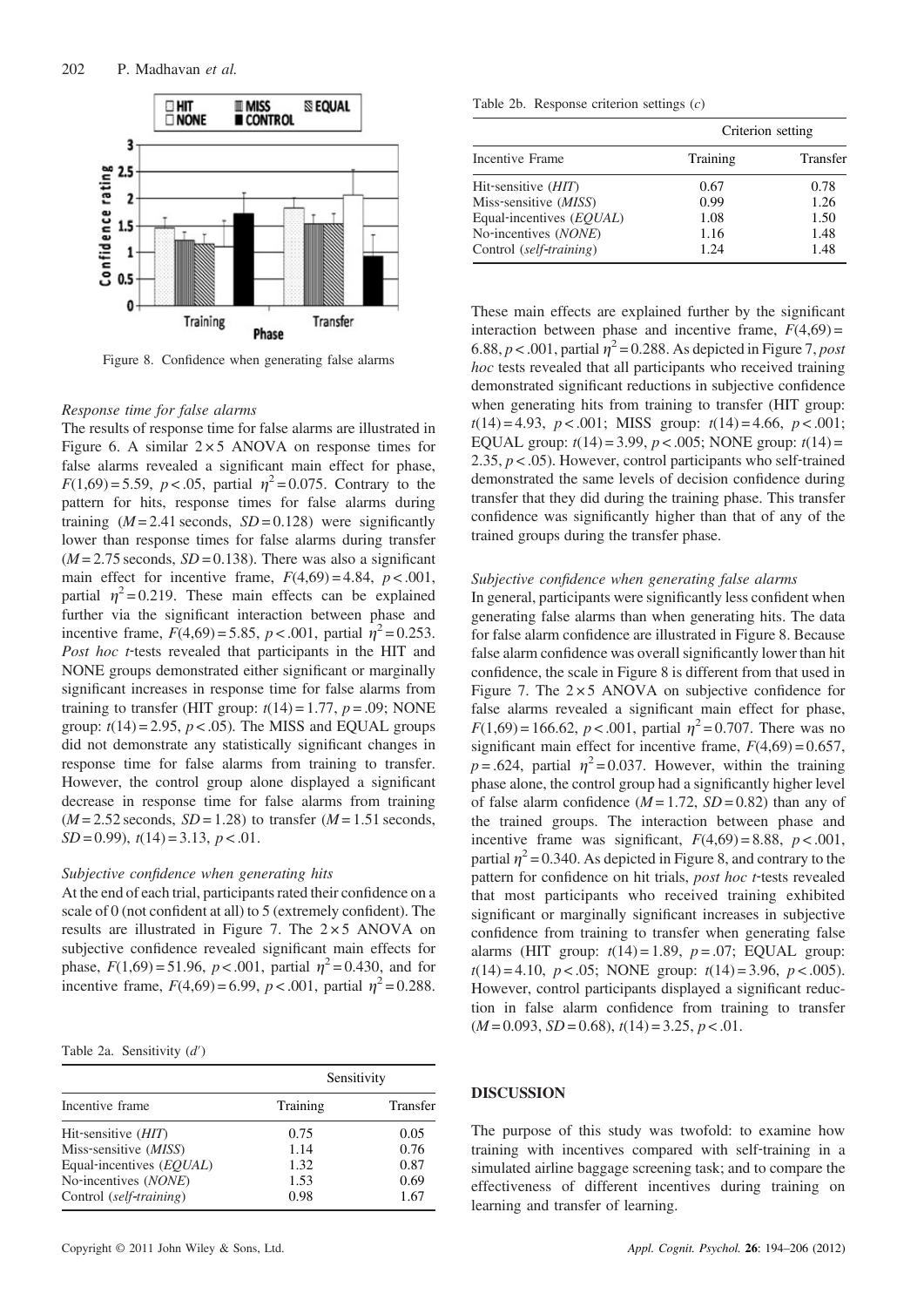#### Incentive‐based training versus self‐training

Not surprisingly, on day 1, participants who self-trained (i.e. the control group) performed significantly worse than participants who received training. The control group generated fewer hits, was less confident when generating hits and more confident when generating false alarms during training. These results indicate the value of training procedures that include target exposures during the process of skill acquisition. However, the most interesting and perhaps startling result is that, contrary to our hypothesis, the control group demonstrated a substantial improvement in performance from training to transfer such that control participants actually outperformed participants who had received incentive‐based training. This was manifested in higher hit rates, lower false alarm rates, and lower response times for false alarms at transfer. The control group also appeared to have had the highest level of performance awareness as was indicated by the significantly high confidence when generating hits and proportionately low confidence for false alarms on day 2 of the study.

It is possible that the relative improvement of the control group from training to transfer might be some function of the target exposures shown to the trained participants alone during training, which we will discuss in detail later. However, we believe that it is not entirely the case. Our earlier research that has used the training-transfer paradigm in luggage screening (Madhavan & Gonzalez, 2010) has revealed that providing a practice 'memory set' during training leads to superior performance than when such a memory set is not provided. However, the results of this study revealed the opposite, with trained participants performing worse than control participants. There could be two possible explanations for this finding, both of which are related to the incentives provided to trained participants during the first few blocks of the experiment.

First, that lack of specific incentives for the control group likely minimized the 'pressure' to perform and actually reduced cognitive demands (Tversky & Kahneman, 1981) relative to the groups that did receive incentives. Their confidence could be a clear indication that the absence of an incentive or 'pressure' to behave in a particular manner helped them develop a more realistic assessment of their own performance. However, the control group performed even better than the NONE group, which did not receive incentives either. Therefore, a more plausible explanation for the control group's superior transfer performance could be that not priming them with specific targets during training helped participants in this group to effectively create their own visualizations of threat objects over time; this subsequently improved their ability to connect targets during training to new targets at transfer (Gonzalez, Lerch, & Lebiere, 2003). Contrary to the pattern for the control group, the introduction of novel targets hindered performance for participants in the experimental groups (who were trained with specific target exposures).

## Object‐based training versus category‐based training

In some ways, our experimental design can be reinterpreted as 'object‐based training' (wherein the trained groups searched only for the specific objects that were shown to

them) versus broader 'category‐based training' (wherein the control group derived their own representations of more generalized categories of targets). The performance differences between the control group and trained groups can be explained, at least in part, by the 'typicality effect' (Castelhano, Pollatsek, & Cave, 2008) that explains search processes when people are only given a category as a search cue. For instance, when a category is mentioned, prototypical exemplars (of that category) are retrieved easily from memory (Rosch, 1975; Rosch, Mervis, Gray, Johnson, & Boyes‐Braem, 1976). Thus, when target search is driven by a broad category, a prototypical exemplar (from that category) might serve as the template for search. Presumably, search would be easier for targets that are prototypical than for those that are atypical. If search can be guided on the basis of only category membership, it is possible that target detection will be more efficient for people who possess a clear idea of what the 'general category (of desired objects)' represents (in our study, the control group; Smilek, Dixon, & Merikle, 2006) relative to people who are exposed to only object‐specific cues (in our study, the trained groups).

Theories of similarity and decision making support the typicality effect by suggesting that the effectiveness of future decisions is directly determined by the similarity between memory traces of past decisions (instances) and the current decision situation (Gonzalez et al., 2003). In this study, presenting one set of objects consistently as targets (for the experimental groups) likely increased the memory representation of those objects as targets, thereby making it more difficult for them to generalize the knowledge to novel objects that were different from the original targets. However, when participants (in the control group) had the freedom to derive their own mental representations of targets, their definitions of 'threat objects' likely became more broadly represented in memory. This possibly increased the subjective preparedness to perceive physically different targets during transfer, which potentially led to improvements in the ability to distinguish between target and nontargets and proportionate changes in decision confidence.

## Search termination

One important issue to consider here is that of search termination during unsuccessful searches (or, when no target is detected). Researchers have proposed two different strategies for deciding when a target is not present without having to exhaustively search the entire display (based on the original Guided Search model; Chun & Wolfe, 1996). The activation threshold hypothesis suggests that people may simply search through the distractors that have a certain likelihood of being a target and ignore those items that are less similar to the target. Another hypothesis is that as an observer performs a visual search task, he/she may develop some internal estimate of how long it takes to find a target that may enable the observer to make 'educated guesses' (because the probability of a guess being correct increases as evidence is accumulated as a search trial progresses). According to this timing hypothesis, observers will terminate a trial when the duration of the trial exceeds some duration threshold based on the assumption that the target should have been found by then.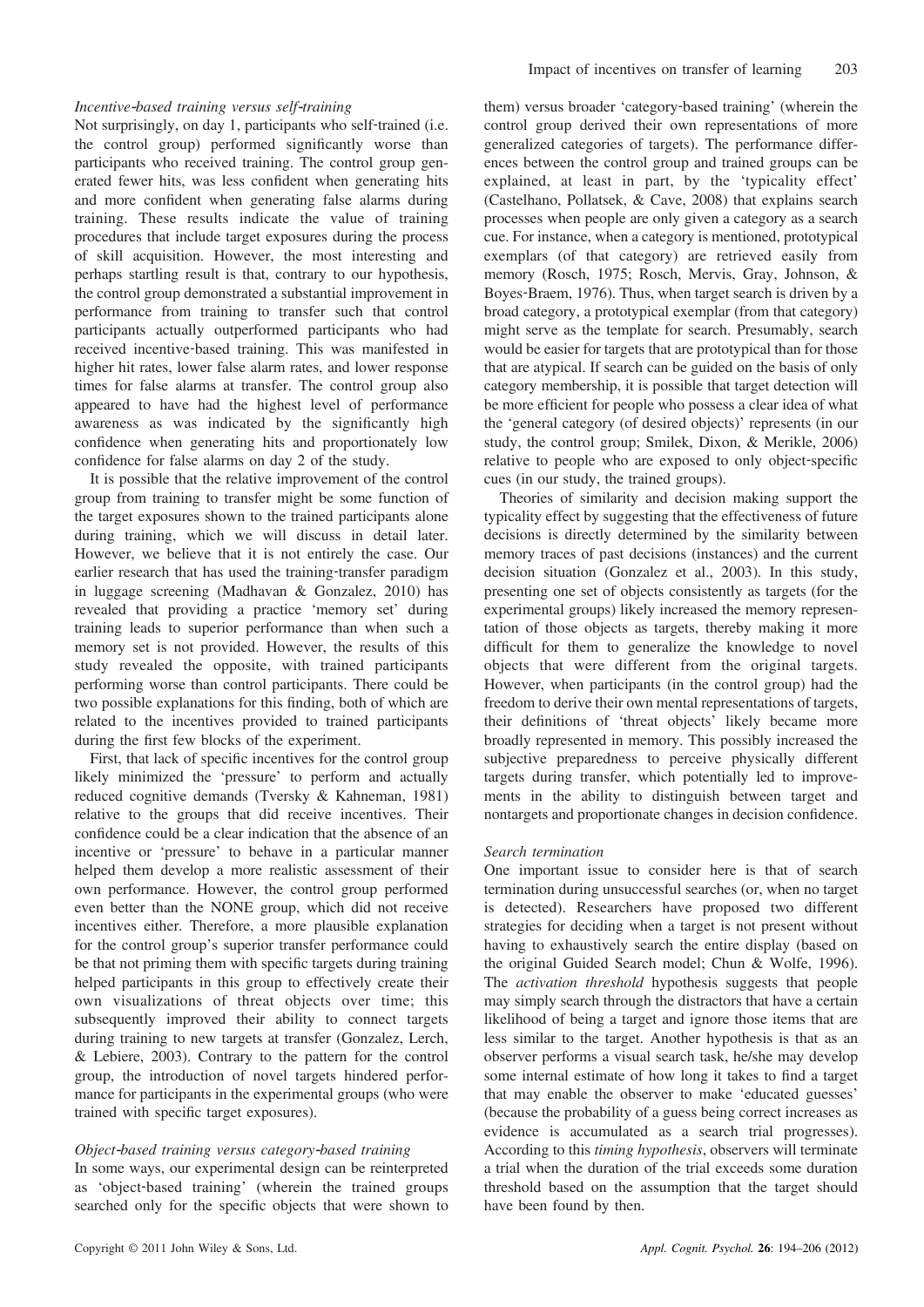Either of the aforementioned hypotheses could have impacted performance in our study. Based on the timing hypothesis, it is possible that self-training favored performance as participants had more time to make 'educated guesses' without the additional task of matching prototypes with the objects in the luggage. On the other hand, the activation hypothesis dictates that incentive‐based training afforded participants better opportunities to evaluate the likelihood of an object being a target (because of their prior exposure to prototypes). It must be noted that in our paradigm, participants did not have the opportunity to 'log in' a decision on trials in which they missed a target. That is, a miss was automatically recorded when a target‐present trial timed out without participants overtly making a response. In some rare cases, a miss was also recorded when participants incorrectly clicked on the wrong object within a targetpresent bag. Therefore, the only times when participants terminated their own search was on trials in which they believed (correctly or incorrectly) that they had successfully detected a target and clicked on it. They did not have any opportunity to terminate their own 'unsuccessful searches' making it difficult to narrow down the real reasons for search termination in this paradigm.

# Incentive frames and performance

Despite the discussed evidence for the superiority of selftraining over incentive‐based training in this study, it is possible that self‐training may not be the best option for the real world luggage screening task wherein targets are more varied and task duration is substantially longer. The results of this study also provide some support for the effectiveness of training and incentives. Specifically, results revealed that among the trained groups providing certain forms of training coupled with incentives (i.e. the four trained groups) did help transfer performance primarily by maximizing hits. This was evidenced by the fact that the HIT and MISS groups generated more hits during both training and transfer in comparison to the EQUAL and NONE groups. Evidently, giving specific directional incentives (in other words, reward or punishment) did improve transfer performance in comparison to giving equal incentives or no incentives at all.

Participants in the EQUAL group were unaware of which performance outcome was more beneficial—generating more hits and risking false alarms, or, alternatively, curtailing false alarms by allowing misses. As a result the EQUAL group generated neither the maximum hits nor the fewest false alarms relative to the other incentive groups, during either phase of the experiment. The NONE group in this study appeared to have simply performed the task without focusing on a specific outcome as is indicated by the lack of a clear pattern of performance for this group. This group demonstrated a significant drop in hit rates from training to transfer that was not accompanied by corresponding change in false alarm rates; contrary to this pattern, they demonstrated a dramatic increase in response time for false alarms from training to transfer but their response time was not impacted for hits; yet, these participants demonstrated unusually high confidence during transfer relative to training when generating false alarms, whereas the opposite was observed for hits. These dramatically differing response patterns are difficult to interpret and suggest that contrary to hypotheses, the NONE group does not appear to have been systematically influenced by context or base rate of target stimuli.

Although the incentive frames for HIT and MISS increased participants performance leading them to consciously maximize their hits; rewarding hits implicitly primed HIT participants to say 'yes' more often. This resulted in a significantly higher proportion of false alarms particularly at transfer compared with all other groups. Rewarding hits also led participants to spend a significantly longer time searching for weapons that were not present, indicated by their lengthy response times for false alarms. Therefore, although rewards were effective in motivating participants to detect targets, they certainly hindered performance by priming participants to invest more time and cognitive resources in searching for weapons in bags that did not contain weapons.

More importantly, the HIT group was not significantly higher in hit rates in comparison with the MISS group, implying that deducting points for misses (or, using punishment as incentive) was just as effective for detecting weapons as providing rewards. However, penalizing (or punishing) participants for misses (the MISS group) was also effective in curtailing their 'yes' response and consequently succeeded in reducing their false alarm rates. Additionally, the time spent searching for weapons was significantly lower when points were deducted for misses. Interestingly, punishment in the form of point deduction for misses had a more powerful effect on balancing hits and false alarms than rewards in the form of point allotment.

# Gain frames versus loss frames

The better performance of the MISS group over the HIT group is evidence of the loss frame superiority effect where decision makers naturally lean toward being loss averse and are willing to take extra measure to avoid a loss or punishment rather than achieve a gain of the same size (Tversky & Kahneman, 1983). A recent study by Kern and Chugh (2009) revealed that the cognitive state created by a loss frame leads people to cheat, take mental 'shortcuts', and demonstrate a general propensity toward unethical behavior. This is frequently exacerbated by the presence of time pressure or a demanding deadline (Stanovich & West, 2002). Although there was little opportunity for cheating or unethical behavior in this paradigm, participants in the loss frame (i.e. the MISS group) did demonstrate a higher level of conservatism in their decision making by curtailing their 'yes' responses in situations where they were perhaps unsure of the presence of a target. This can be interpreted as a manifestation of loss aversive or punishment‐aversive decision‐making behavior.

Contrary to the findings of Lacson et al. (2005), providing both hit and miss sensitive information simultaneously (i.e. for the EQUAL group) did not impact performance as strongly as the loss or gains frame alone. Based on signal detection theory, equal incentives in this study were operationalized such that the actual point change was + or −1 point and not + or −350 as in the case of the HIT and MISS groups, respectively. It is possible that the relative differences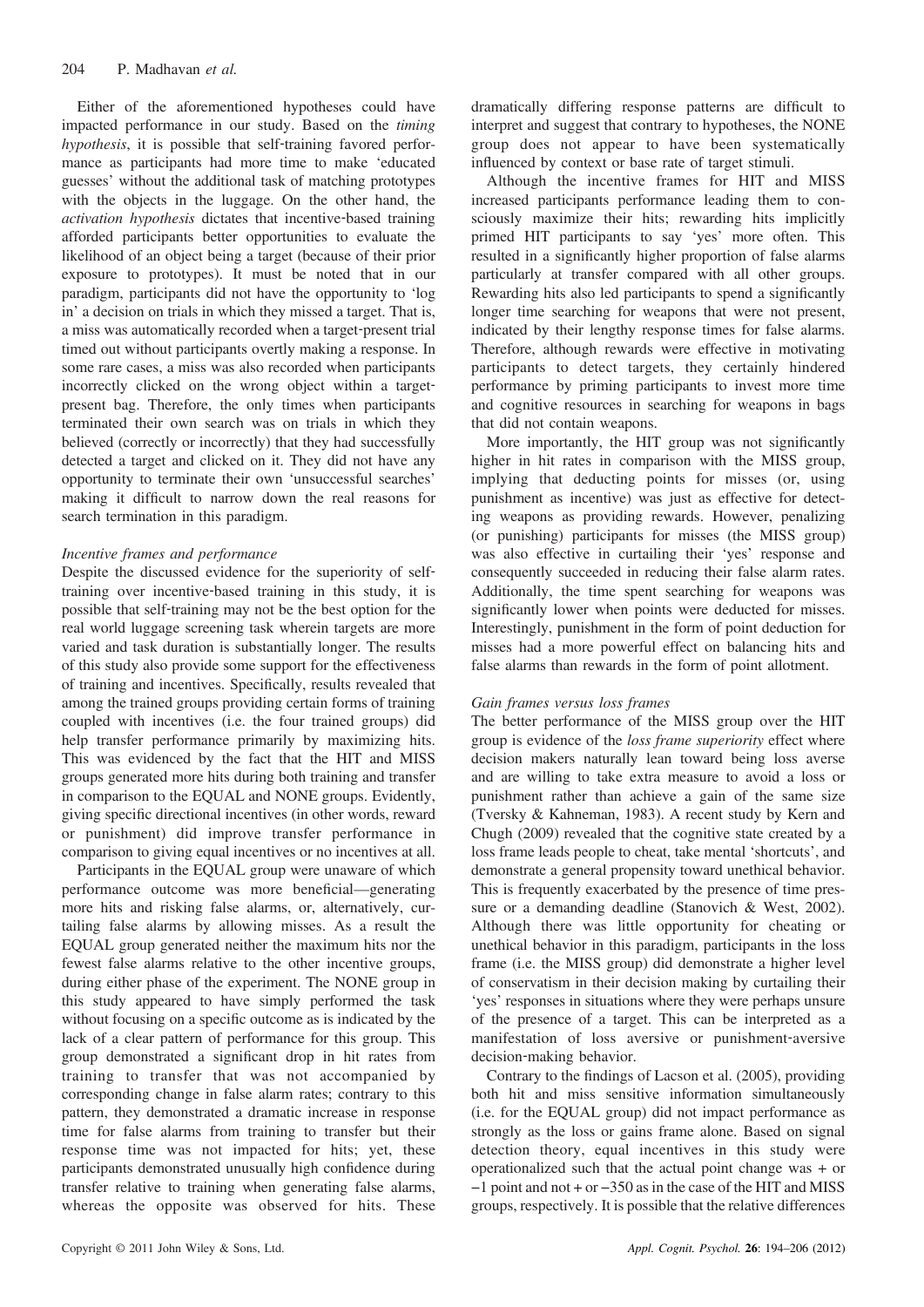in points allotted across groups diluted the strength of the framing effect for the EQUAL group relative to the HIT and MISS groups. Alternatively, this suggests that implementing both reward and punishment simultaneously weakens the effect of incentives on goal‐directed performance.

Some researchers have likened the cognitive effect of framing effects to the development of automaticity (De Martino, Kumaran, Seymour, & Dolan, 2006)—under conditions of high time pressure, decision makers tend to take mental shortcuts or heuristics to make decisions. These findings are supported by the original premise of Tversky and Kahneman (1981) that framing effects are immediate and automatic and tend to disappear when decision makers are given time and opportunity to deliberate and fully process information. It is therefore logical that in the absence of complete information processing, humans tend to react more easily to the implied threat of losses versus the implied utility of gains.

The airline baggage screening paradigm is a classic example of a highly time pressured task wherein operators have little time to process information in detail. The recent study by Madhavan and Gonzalez (2010) has shown supporting evidence for such automaticity development in the luggage screening process. They found that, often, decisions to stop or pass a piece of luggage are based on heuristics (or, an extrapolation that a new object 'appears' similar to an object seen earlier) rather than on any certainty that a weapon is indeed present. This provides a possible explanation for why participants in this study demonstrated better performance when incentives were framed as punishments rather than rewards.

An alternative explanation for the loss-superiority (or, punishment‐superiority) effect in this study can be based on the use of affective and cognitive processes in the framing effect (Gonzalez et al., 2005). This theory emphasizes an inherent need of decision makers to make emotionally acceptable choices. In this study, the MISS group was faced with a 'sure loss' situation if they made an incorrect decision. The associated negative affect possibly caused the MISS group to engage in more thorough consideration of their decision options and consequently served as a strong motivator to improve performance. Overall, the fear of a loss evidently had a stronger effect on performance than the anticipation of a gain when decision making was inherently heuristic-based.

## CONCLUSIONS AND IMPLICATIONS

There are some limitations in the design of this study, which affect the generalizability of the results to actual luggage screening contexts. The study used a relatively contrived situation where the participants were college students. Consequences of wrong decisions (i.e. textual feedback) do not compare with those faced when a threatening object is undetected by security systems at an actual airport. The experimental session was longer than the amount of time spent by screeners searching X-ray images at real airports (typically 30 minutes), and the orientation of targets was held constant, which, again, is not characteristic of targets in a real screening task. Research has revealed that orientation information can be used effectively in guiding target search, and it is important to vary target orientation realistically to disentangle training effects from orientation‐related search in future paradigms.

The base rate of targets in this study (20% for statistical purposes) was higher than the base rate in the real world. Wolfe, Horowitz, and Kenner (2005) found that at a target prevalence (or base rate) of 50%, participants failed to detect targets on 7% of trials. The errors increased as prevalence decreased; 10% prevalence produced 16% errors, and errors soared to 30% at 1% prevalence. The authors reasoned that the 'low prevalence effect' occurred for low target base rate situations because as observers repeatedly respond with correct rejections (accurately indicating the absence of a target), they begin to terminate their searches more quickly, consequently missing targets on the rare occasions when they are present. The 20% target base rate in our study could potentially have influenced participants' response patterns to an extent and led to some portion of the errors observed.

Despite these limitations, the present study is novel in that it highlights the role of decision frames and biases in airline luggage screening (as opposed to earlier studies that focus solely on visual search issues). Our results suggest that when equal incentives are provided for hits (gains frame) and misses (losses frame), decision makers have an implicit tendency to respond more strongly to loss frames than gain frames. However, despite the effectiveness of incentives, the best transfer performance was achieved when participants self-trained and possibly formed 'category general' mental representations of stimuli without the constraints imposed by a finite training set. This research draws attention to the tradeoff between training for optimal training and the potential for maximal transfer when conditions of transfer differ from the conditions of training in a multitude of ways. Therefore, training programs must focus not only on the effectiveness of initial learning but also on the durability and transferability of the knowledge acquired when the training variables are modified.

#### ACKNOWLEDGEMENTS

This research was partially supported by the Multidisciplinary University Research Initiative Program (MURI; N00014‐01‐ 1‐0677) grant to Cleotilde Gonzalez. The experiment reported here was done at Carnegie Mellon University in the Dynamic Decision Making Laboratory. We thank Varun Dutt for programming the visual search simulation used in this study. An earlier version of this work was reported at the Human Factors and Ergonomics Society meeting by Lacson, Gonzalez, and Madhavan (2008).

## **REFERENCES**

- Boot, W. R., Becic, E., & Kramer, A. F. (2009). Stable individual differences in search strategy?: The effect of task demands and motivational factors on scanning strategy in visual search. Journal of Vision, 9(3), 1–16.
- Boot, W. R., McCarley, J. S., Kramer, A. F., & Peterson, M. S. (2004). Automatic and intentional memory processes in visual search. Psychonomic Bulletin & Review, 5, 854–861.